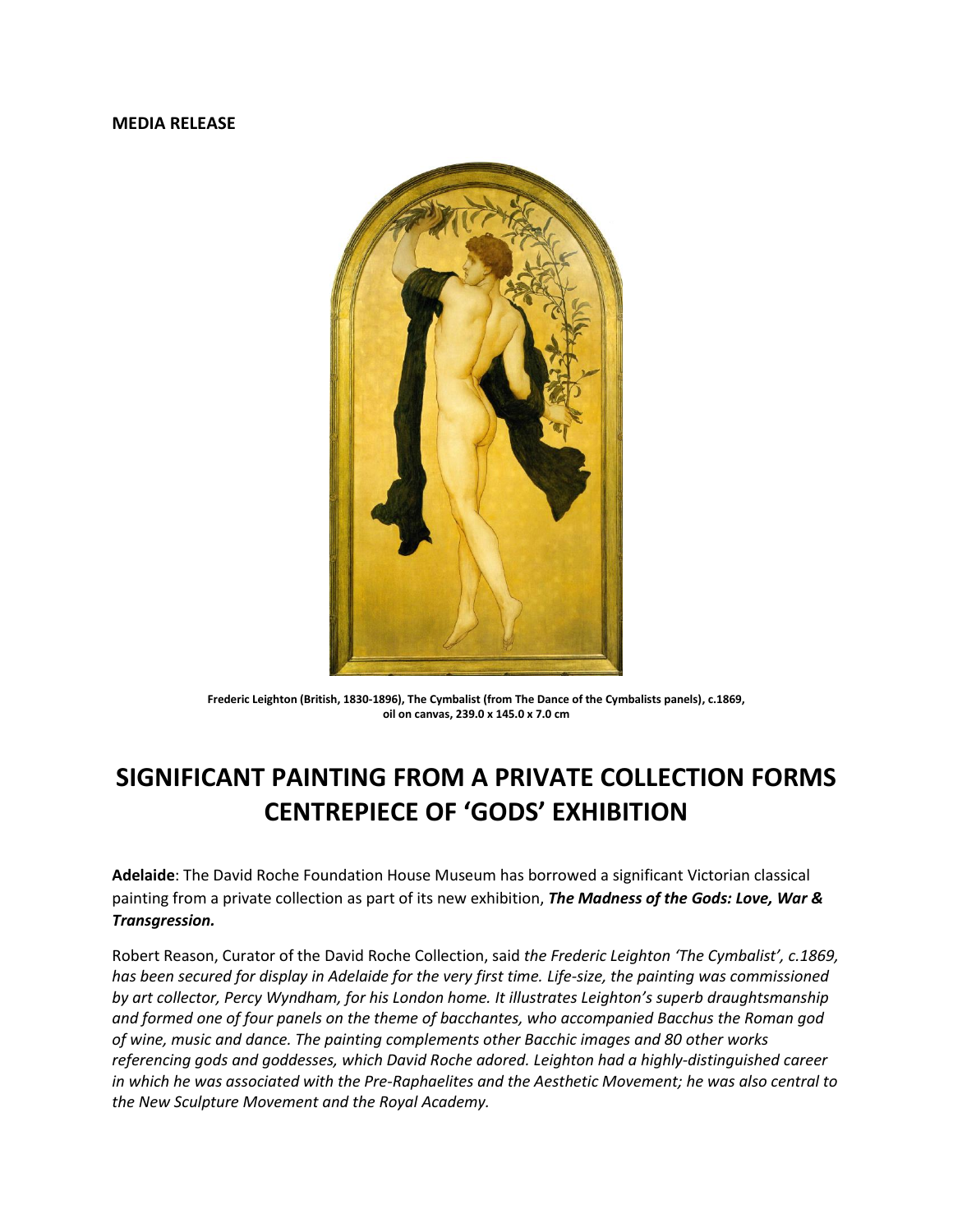What do images of ancient gods and goddesses mean to us in the  $21<sup>st</sup>$  century? Any number of architectural sites and museums with sculptures of gods and goddesses (like the Vatican collections) remain just as popular today, due to their timeless quality of perfection. In an age obsessed with selfimage and celebrity image, to look on the perfect human figure is as captivating and powerful as at any time in history. To encounter a love struck figure is not too far from our reality. It offers an engaging entry point and as immortal as the gods were, they were human in all their glorious foibles.

The Roche collection contains a fine selection of 'Grand Tour' objects from the 18<sup>th</sup> and 19<sup>th</sup> centuries in marble and bronze of Greek and Roman gods: Zeus, Cupid, Mars, Mercury, Apollo, Bacchus and goddesses: Athena, Diana, Venus and Ceres. Also the semi-divines, whose lives (for better or worse) were inextricably linked to the gods: Hercules, Achilles, Perseus, Ariadne as well as Bacchant and Nymphs. They originally formed a significant part of decorating one's English home and reflected the owner's worldliness, standing, knowledge and appreciation of art and culture.

These works were chosen by David Roche for their visual appeal, provenance and myth. David did not collect antiquities. Martyn Cook, Museum Director of the David Roche Collection, said *David did not profess to be a Classics scholar, however he knew a god when he saw one! As Caesar in his school play at Geelong Grammar, he continued to live the role as emperor in his own domain. His house a time capsule of his favourites arranged only as it could be, by a man of the 20th and early 21st centuries.*

The title of the exhibition is derived from the writings of Plato, one of the pivotal philosophers of Classical Greece. In *Phaedrus* he wrote: 'the greatest blessings come by way of madness, indeed of madness that is heaven sent.' Plato noted four types of divine madness: from Apollo the gift of prophecy; from Dionysus, the mystic rites and relief from present hardship; from Aphrodite love, fraught with the highest bliss; and the poetic, of which the Muses are the source. The gifts of Madness allowed humans to experience the best and worst that life could offer. Such fundamental elements of human existence have changed little.

The museum houses the exceptional personal collection of David Roche, who spent his life acquiring more than 3,000 fine European paintings and decorative arts, as well as an eclectic range of other objects. It comprises David's home of 60 years and a new, state-of-the-art gallery. Since the official opening in June 2016, more than 7,000 people have visited the museum. A monthly lecture series with Australian and international speakers will run alongside this new exhibition.

## **DETAILS:**

*The Madness of the Gods: Love, War & Transgression* **Open until February 2018 David Roche Foundation House Museum 241 Melbourne Street North Adelaide**

**MEDIA CONTACT: For further information and to request interviews and images please contact: Susanne Briggs** [susanneb1@ozemail.com.au](mailto:susanneb1@ozemail.com.au) **or 0412 268 320**